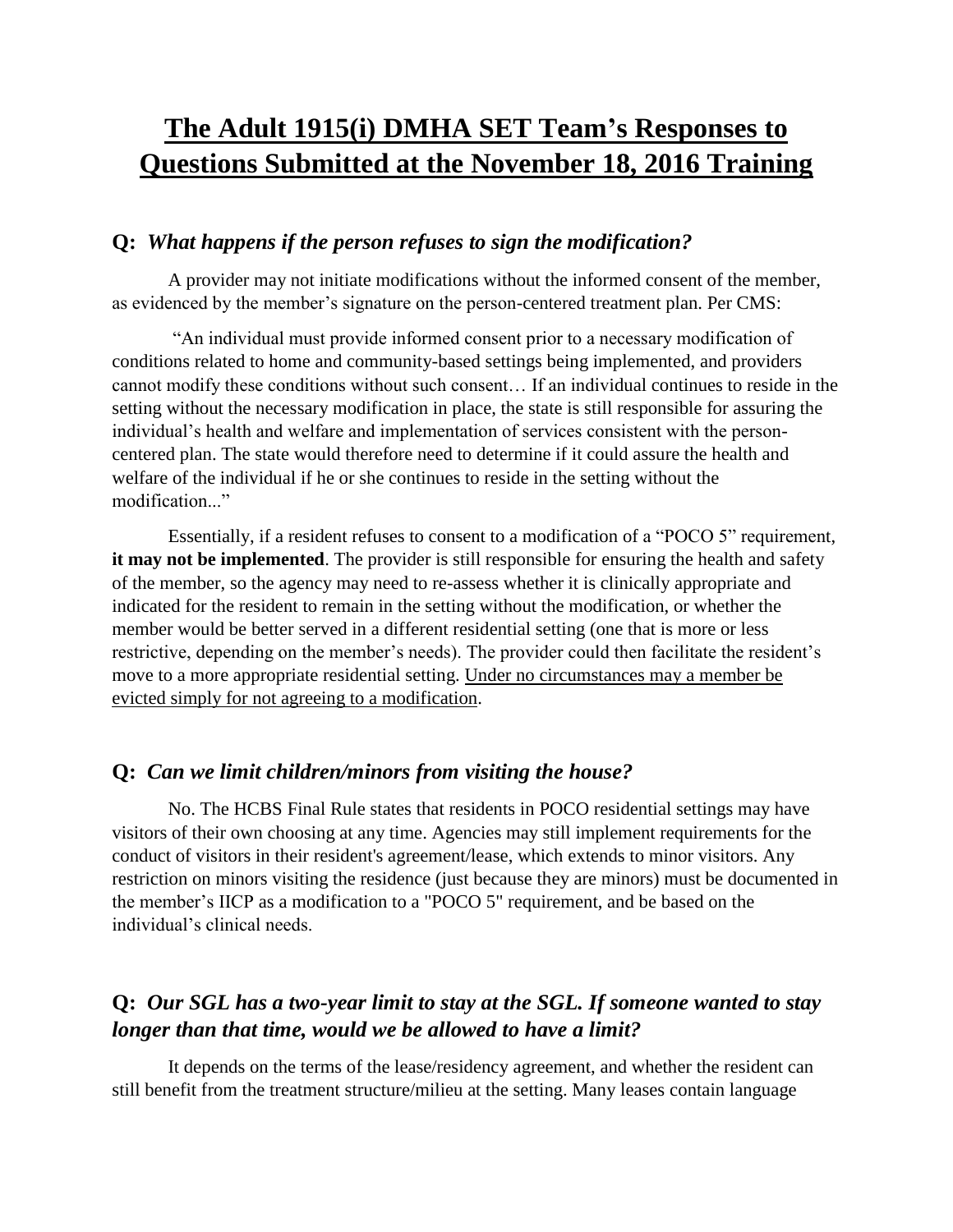permitting month-to-month occupancy at a dwelling after the expiration of the initial lease term, while others require a new lease to be executed if the resident chooses to stay. Another consideration is whether the resident still clinically requires and benefits from the structure provided at the setting.

#### **Q:** *Can you ban a guest that has bedbugs?*

DMHA believes this would be appropriate, based on the provider's responsibility to ensure the health needs of the entire residence. Language could be included in the lease/residency agreement stating that visitors with bedbugs, communicable diseases, or other health and safety risks are not be allowed to visit.

## **Q:** *Can there be a limit to the number of guests a resident can have? For example, a resident has 10 homeless friends staying overnight.*

CMS has not given specific guidance about the number of guests a resident may have at any one time. DMHA believes this issue is most appropriately addressed in the lease/residency agreement, under guidelines for conduct of visitors and responsibilities of residents having guests.

## **Q:** *Do legal restrictions override CMS requirements? Does this need to be documented as a modification? For example, a resident's guest has an order of protection against another resident.*

In the absence of specific guidance from CMS, DMHA recommends that your agency defer to a court order which may be in place for a particular circumstance. DMHA also strongly recommends that your agency consult with your legal counsel.

## **Q:** *For settings deemed non-compliant, if a client has a transition plan that is 9 months long and their BPHC/AMHH runs out, will the renewal application be approved? This will allow coverage to continue during the transition.*

A member living in a non-compliant setting will continue to be eligible for AMHH/BPHC until the end of their Member Transition Plan. Please refer to the Indiana HCBS Statewide Transition Plan for specifics on the Member Transition Plan.